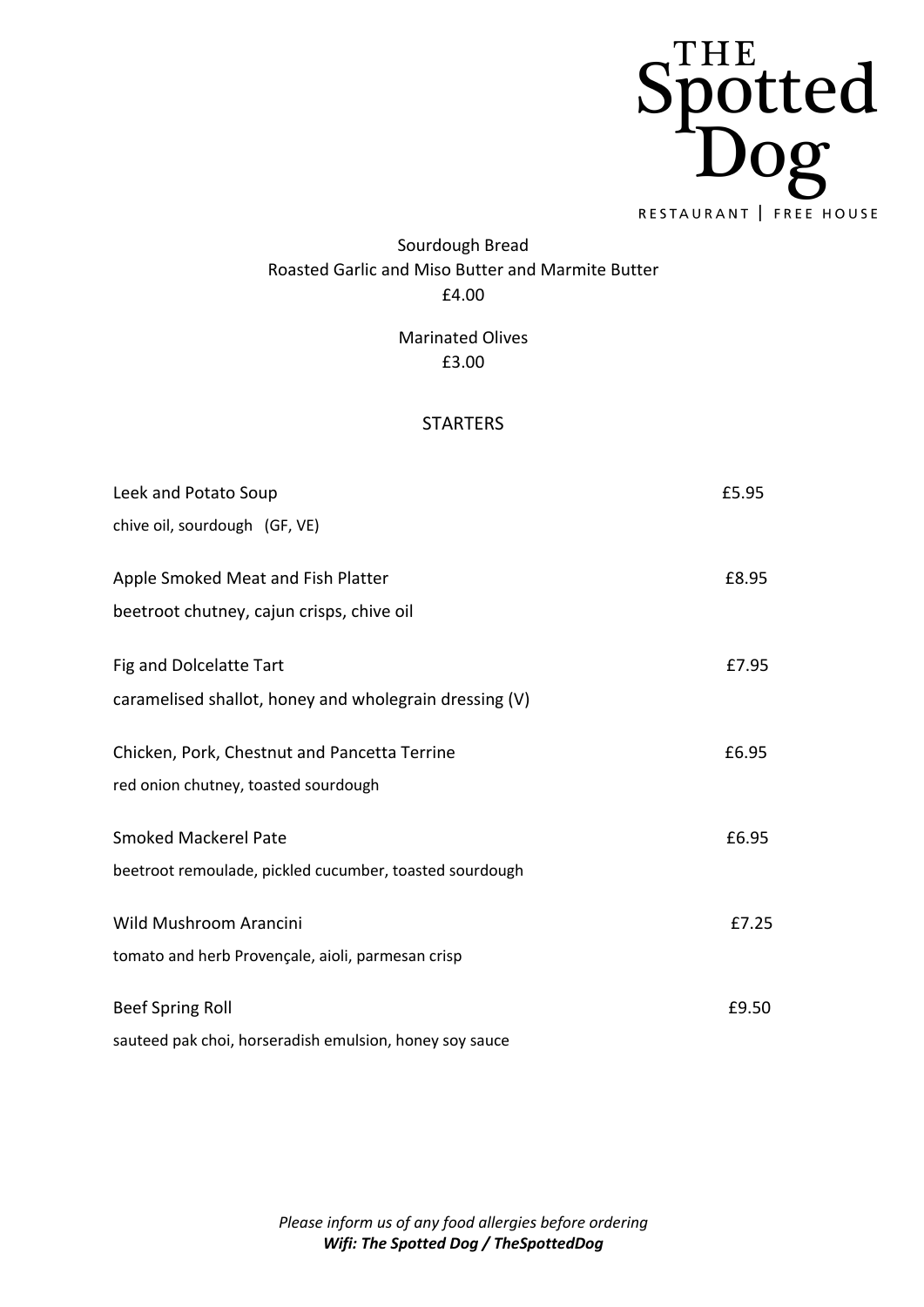

## MAINS

| The Spotted Dog's Fish and Chips                                                     | £17.95 |
|--------------------------------------------------------------------------------------|--------|
| textured pea, salt baked chips                                                       |        |
| <b>Sundried Tomato and Basil Risotto</b><br>(V)                                      | £15.45 |
| <b>Great Garnetts Glazed Pork Chop</b>                                               | £19.50 |
| sage butter, creamy mustard mash, grilled asparagus                                  |        |
| <b>Fillet Steak</b>                                                                  | £32.95 |
| horseradish emulsion, salt-baked chips, chive oil, beef reduction (GF)               |        |
| Seared Salmon Supreme                                                                | £18.95 |
| parsley and dill crust, crispy pink fir potatoes, spring greens                      |        |
| Pan-roasted Chicken Supreme                                                          | £19.25 |
| 'njudja butter sauce, chickpeas fricassee, rocket and green beans with crème fraiche |        |
| Asparagus Crostini                                                                   | £15.95 |
| Watercress houmous, pickled red onions, watercress radish salad                      |        |
|                                                                                      |        |
| <b>SIDES</b>                                                                         |        |

| Seasoned chips                        | £4.00 |
|---------------------------------------|-------|
| Parmesan and truffle chips            | £5.50 |
| Sauteed greens (bacon, crème fraiche) | £4.75 |
| House salad                           | £4.25 |
| Braised red cabbage                   | £3.00 |
| Maple glazed carrots                  | £3.50 |

*Please inform us of any food allergies before ordering Wifi: The Spotted Dog / TheSpottedDog*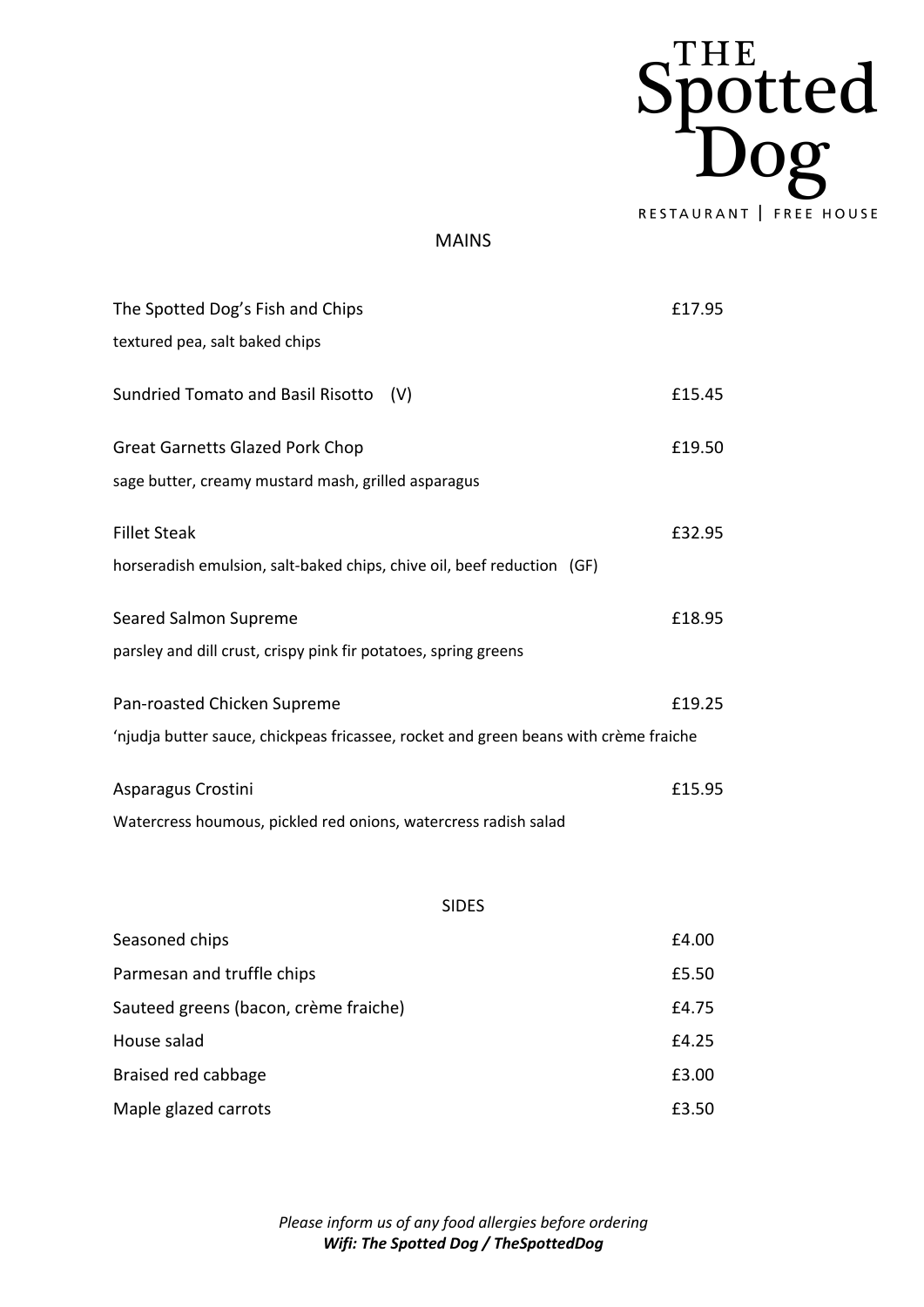

## DESSERTS

| Coffee and Mascarpone Cheesecake                                        | £8.95 |
|-------------------------------------------------------------------------|-------|
| chantilly cream, clotted cream ice cream                                |       |
|                                                                         |       |
| <b>Baileys Panna Cotta</b>                                              | £8.95 |
| coffee ice cream, cocoa tuile, gingerbread crumb                        |       |
| Dark Chocolate Marquise                                                 | £8.50 |
| chocolate sponge, roasted peanut butter Ice-cream, caramel cream (GF,V) |       |
| Vanilla Crème Brulee                                                    | £7.25 |
| blackberry sorbet (V)                                                   |       |
| <b>Sticky Toffee Pudding</b>                                            | £7.95 |
|                                                                         |       |
| clotted cream ice-cream, toffee sauce, crème anglaise (V)               |       |
| Lemon and Mascarpone Tart                                               | £7.50 |
| raspberry champagne sauce, passion fruit sorbet, raspberry crumb (V)    |       |
| Cheeseboard                                                             | £9.95 |
|                                                                         |       |
| a selection of four cheeses, biscuits, grapes and chutney               |       |

A Selection of 3 Scoops of Ice-cream and Sorbets chocolate, vanilla, roasted peanut butter, clotted cream, coffee (ice cream) blood orange, blackberry, passionfruit, raspberry, apple (sorbet)

£5.95

*Please inform us of any food allergies before ordering Wifi: The Spotted Dog / TheSpottedDog*